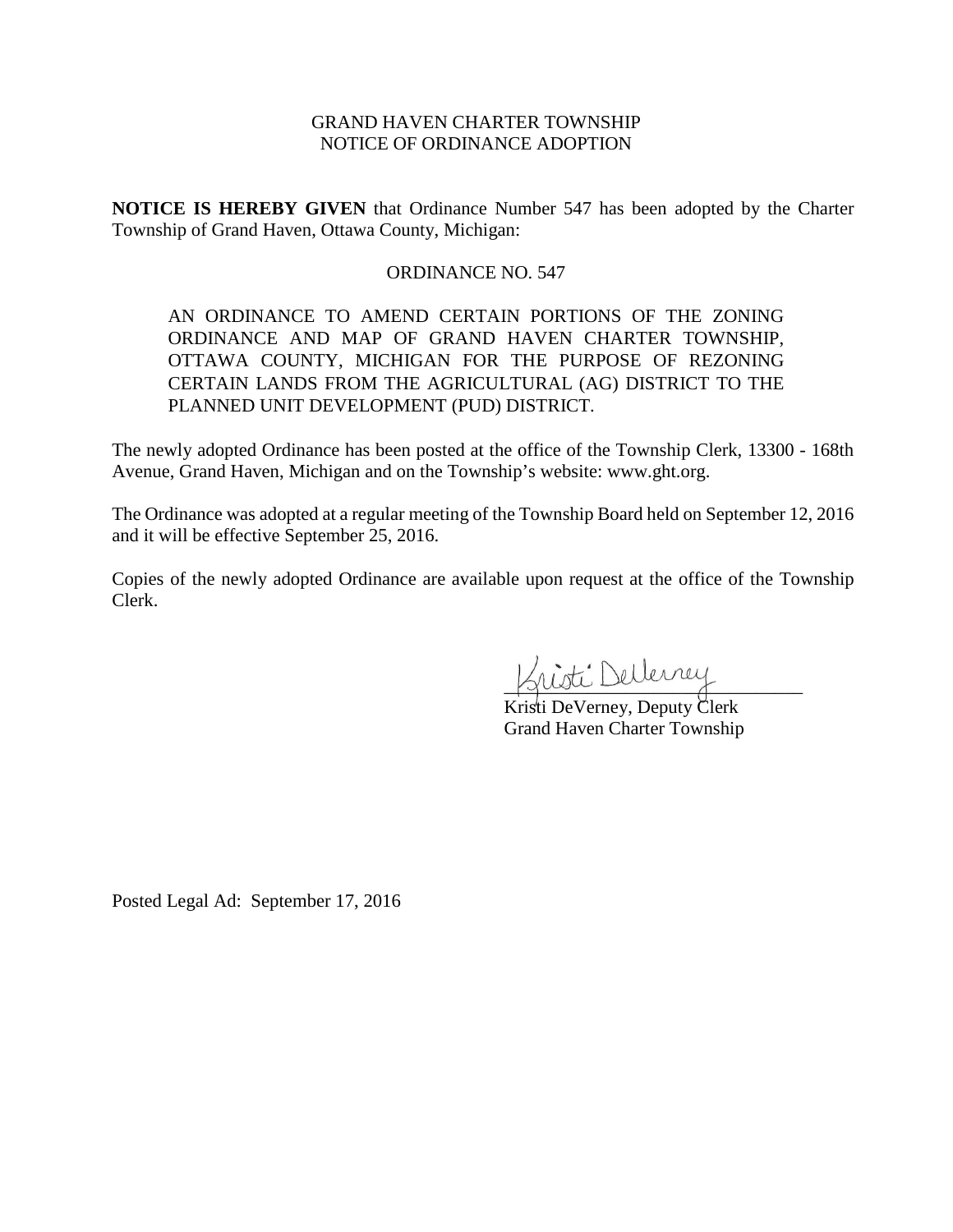## ORDINANCE NO. 547

### **ZONING MAP AMENDMENT ORDINANCE**

AN ORDINANCE TO AMEND CERTAIN PORTIONS OF THE ZONING ORDINANCE AND MAP OF GRAND HAVEN CHARTER TOWNSHIP, OTTAWA COUNTY, MICHIGAN FOR THE PURPOSE OF REZONING CERTAIN LANDS FROM THE AGRICULTURAL (AG) DISTRICT TO THE PLANNED UNIT DEVELOPMENT (PUD) DISTRICT.

GRAND HAVEN CHARTER TOWNSHIP, COUNTY OF OTTAWA, AND STATE OF MICHIGAN ORDAINS:

Section 1. Amendment. The Zoning Ordinance and Map of the Charter Township of Grand Haven, Ottawa County, Michigan, the map being incorporated by reference in the Zoning Ordinance for the Charter Township of Grand Haven pursuant to Chapter 3, shall be amended so that the following lands shall be rezoned from the Agricultural (AG) District to the Planned Unit Development (PUD) District. The lands are in the Charter Township of Grand Haven, Ottawa County, Michigan, and are described as follows:

PARCEL NUMBER: 70-07-14-100-004 PART NE 1/4 OF NW 1/4 COM 300 FT E OF NW COR, TH E 170 FT, S 170 FT, W 170 FT, N 170 FT TO BEG, EXC N 50 FT SEC 14 T7N R16W

PARCEL NUMBER: 70-07-14-100-010 PART NE 1/4 OF NW 1/4 COM 285 FT E OF NW COR, TH E 15 FT, S 330 FT, W 15 FT, N 330 FT TO BEG SEC 14 T7NR16W

Section 4. Effective Date. This amendment to the Grand Haven Charter Township Zoning Ordinance was approved and adopted by the Township Board of Grand Haven Charter Township, Ottawa County, Michigan on September 12, 2016, after a public hearing as required pursuant to Michigan Act 110 of 2006, as amended; after introduction and a first reading on August 22, 2016, and after posting and publication following such first reading as required by Michigan Act 359 of 1947, as amended. This Ordinance shall be effective on September 25, 2016, which date is the eighth day after publication of a Notice of Adoption and Posting of the Zoning Map Amendment Ordinance in the *Grand Haven Tribune*, as required by Section 401 of Act 110, as amended. However, this effective date shall be extended as necessary to comply with the requirements of Section 402 of Act 110, as amended.

Karl French, Laurie Larsen, Township Supervisor Township Clerk

\_\_\_\_\_\_\_\_\_\_\_\_\_\_\_\_\_\_\_\_\_\_\_\_\_\_\_\_\_\_\_ \_\_\_\_\_\_\_\_\_\_\_\_\_\_\_\_\_\_\_\_\_\_\_\_\_\_\_\_\_\_